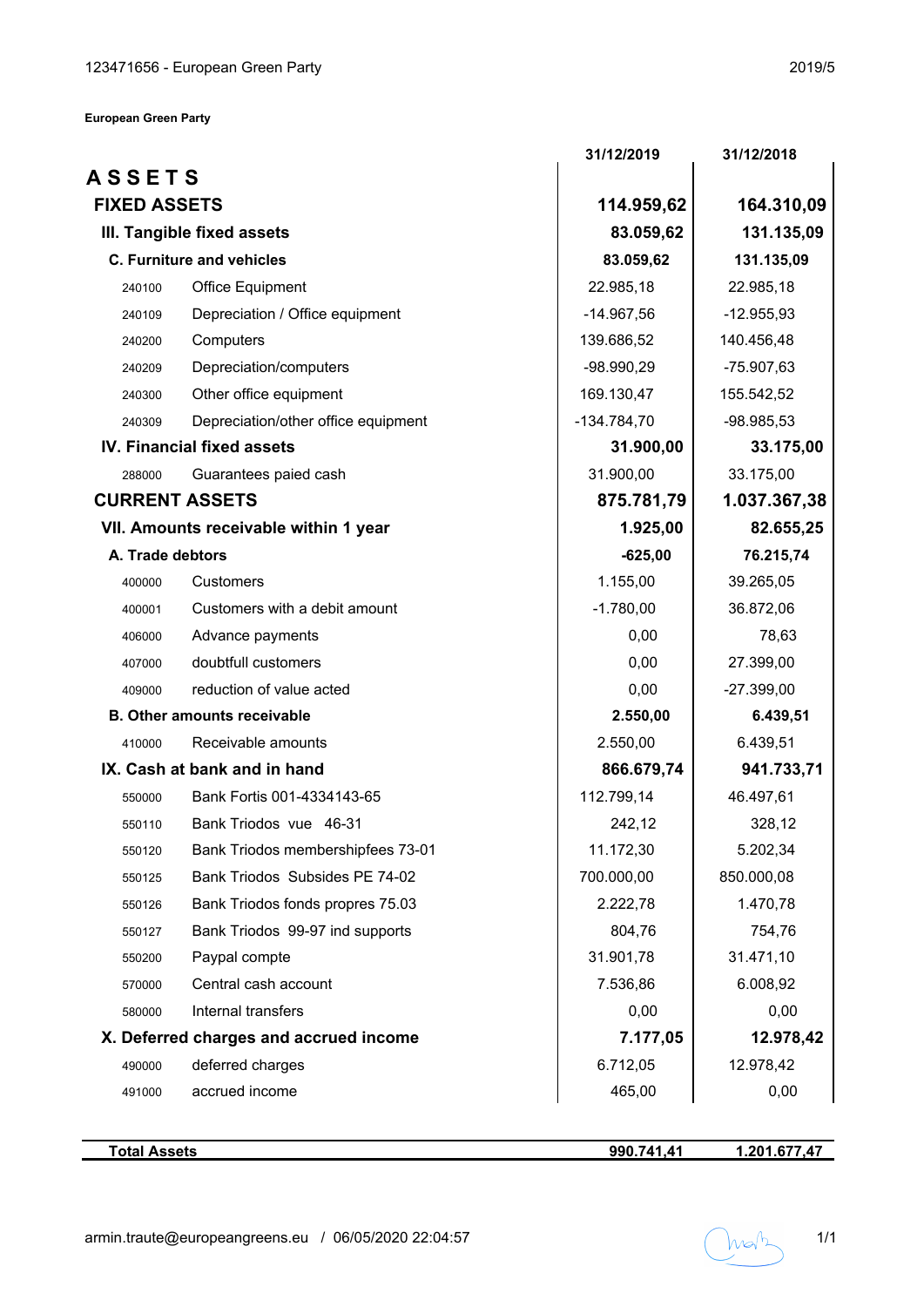**European Green Party**

|                     |                                                      | 31/12/2019   | 31/12/2018 |
|---------------------|------------------------------------------------------|--------------|------------|
|                     | EQUITY AND LIABILITIES                               |              |            |
|                     | <b>CAPITAL AND RESERVES</b>                          | 605.497,44   | 683.443,94 |
| I. Capital          |                                                      | 68.926,71    | 68.926,71  |
| A. Issued capital   |                                                      | 68.926,71    | 68.926,71  |
| 100000              | Initial funds                                        | 68.926,71    | 68.926,71  |
| <b>IV. Reserves</b> |                                                      | 536.570,73   | 614.517,23 |
|                     | D. Available reserves                                | 536.570,73   | 614.517,23 |
| 133000              | Campaign fund                                        | 134.588,59   | 287.535,09 |
| 133010              | Social fund                                          | 155.000,00   | 155.000,00 |
| 133020              | Special fund                                         | 50.000,00    | 50.000,00  |
| 133030              | Congress fund                                        | 150.000,00   | 75.000,00  |
| 133040              | Available reserve                                    | 46.982,14    | 46.982,14  |
|                     | Result of the uncloses financial year                | 0,00         | 0,00       |
|                     | <b>AMOUNTS PAYABLE</b>                               | 385.243,97   | 518.233,53 |
|                     | IX. Amounts payable within 1 year                    | 301.636,91   | 481.082,01 |
| C. Trade debts      |                                                      | 101.057,33   | 337.499,77 |
| 1. Suppliers        |                                                      | 101.057,33   | 337.499,77 |
| 440000              | Suppliers                                            | 106.588,06   | 207.982,37 |
| 440001              | Suppliers with a credit amount                       | $-10.209,52$ | 28.560,00  |
| 444000              | Invoices to receive                                  | 4.678,79     | 100.957,40 |
|                     | E. Debts concerning taxes, salaries and social costs | 200.579,58   | 143.582,24 |
| 1. Taxes            |                                                      | 22.582,09    | 23.737,18  |
| 451000              | VAT payable                                          | 22.581,88    | 23.737,18  |
| 453000              | precomptes professionnels to pay                     | 0,21         | 0,00       |
|                     | 2. Renumaration and social costs                     | 177.997,49   | 119.845,06 |
| 454000              | social security to pay                               | 0,01         | 0,00       |
| 454100              | Spanish social contribution + tax Sec.Gen.           | $-3.200,91$  | 0,00       |
| 455000              | salaries to pay                                      | 64.656,55    | 0,00       |
| 456000              | provision holiday pay                                | 116.541,84   | 119.845,06 |
|                     | X. Accrued charges and deferred income               | 83.607,06    | 37.151,52  |
| 492000              | accrued charges                                      | 83.607,06    | 37.151,52  |

**Total Liabilities**

**990.741,41 1.201.677,47**

hran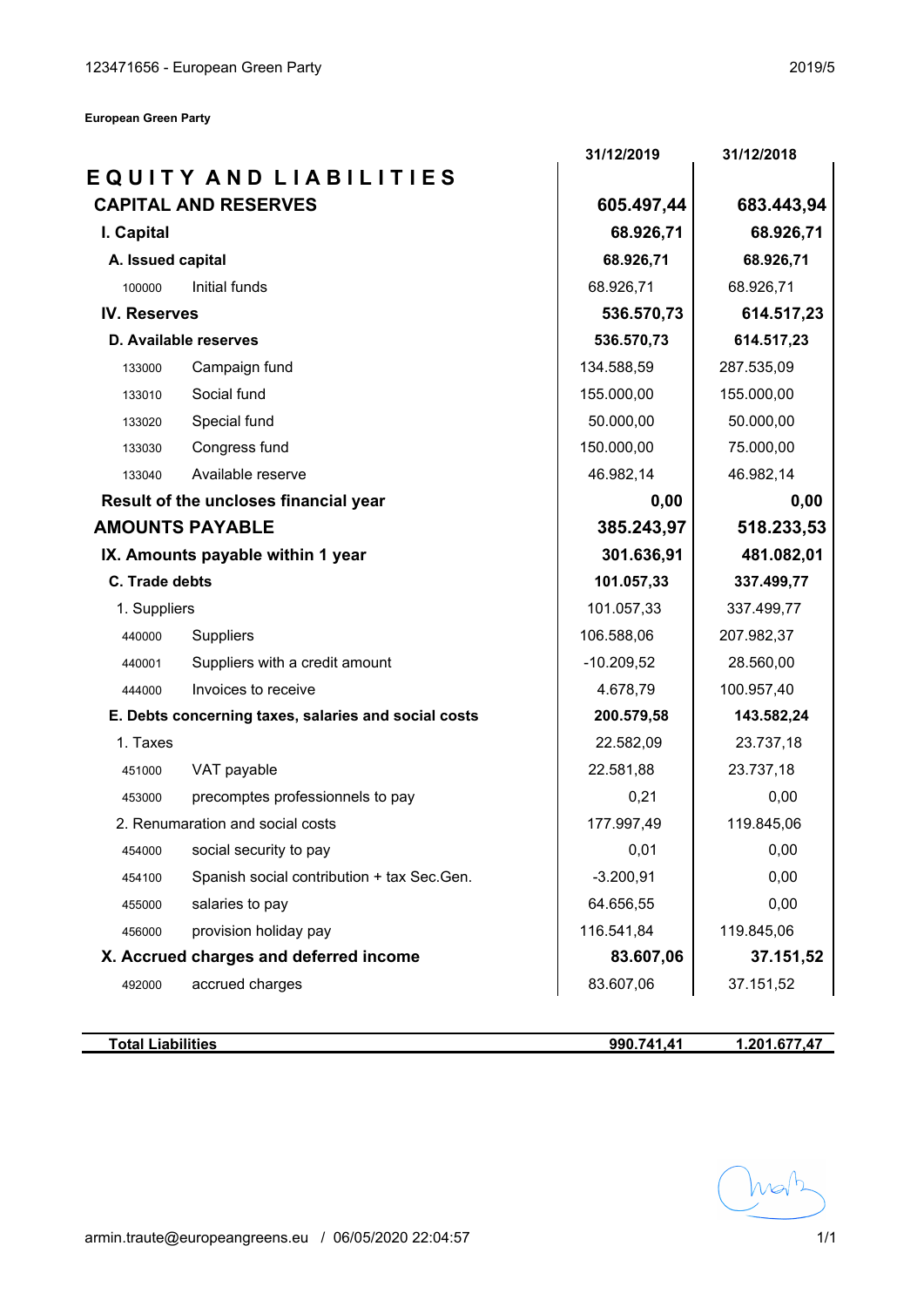**European Green Party**

|                      |                                    | 31/12/2019   | 31/12/2018   |
|----------------------|------------------------------------|--------------|--------------|
|                      | INCOME STATEMENT                   |              |              |
|                      | I. Operating income and charges    | 3.942.584,26 | 2.902.916,30 |
| <b>Other incomes</b> |                                    | 3.942.584,26 | 2.902.916,30 |
| 730000               | Membership fees Full Members       | 310.585,00   | 311.995,00   |
| 730010               | <b>Candidate Members</b>           | 0,00         | 1.150,00     |
| 730110               | Supporters fees                    | 12.227,40    | 0,00         |
| 730200               | Participants fees                  | 35.854,34    | 69.099,44    |
| 730300               | Donations - Revenues - TILT!       | 5.199,20     | 595,43       |
| 732000               | Donations                          | 3.528,00     | 330,00       |
| 736000               | <b>Grant European Parliament</b>   | 3.518.720,75 | 2.308.022,00 |
| 736200               | Return carry over                  | 37.143,00    | 173.558,77   |
| 740000               | Invoiced costs                     | 568,50       | 26.907,46    |
| 743209               | amount deductable                  | 11.155,80    | 5.973,96     |
| 743270               | exonération PRP                    | 1.369,65     | 927,51       |
| 743291               | recuperation meal cheques          | 6.232,62     | 4.356,73     |
|                      | I. Operating costs (-)             | 4.014.653,46 | 2.948.875,87 |
|                      | <b>B. Services and other goods</b> | 2.366.095,86 | 1.681.647,67 |
|                      | Services and other goods           | 2.366.095,86 | 1.681.647,67 |
| 610000               | Office rent                        | 91.390,70    | 77.482,80    |
| 610020               | Office charges ( cleaning )        | 14.560,74    | 9.944,67     |
| 610030               | Other maintenance costs            | 5.920,85     | 3.384,83     |
| 611000               | maintenance copier                 | 2.163,47     | 2.174,51     |
| 611003               | Maintenance - Internet             | 27.604,10    | 19.537,03    |
| 611040               | Other equipment                    | 5.123,96     | 6.290,47     |
| 611910               | carry-over to next year            | 82.871,06    | 37.142,52    |
| 612000               | Water, heating oil, electricity    | 8.549,55     | 6.078,41     |
| 612100               | Telephones, mobile phones          | 32.191,19    | 26.004,81    |
| 612110               | Postal Charge                      | 20.231,47    | 5.715,47     |
| 612200               | Documentation costs / other        | 6.388,39     | 5.871,92     |
| 612205               | Documentation costs / Archives     | 1.320,30     | 1.290,57     |
| 612300               | Office supplies                    | 8.277,65     | 9.024,83     |
| 612305               | Office / small material            | 17.711,92    | 24.074,64    |
| 612321               | Other administrative costs         | 41.925,05    | 845,81       |
| 613000               | membership fees                    | 11.000,00    | 10.395,00    |
| 613140               | Insurances (not for staff)         | 3.547,23     | 1.500,01     |
| 613205               | <b>Costs Secretariat Social</b>    | 8.271,09     | 7.596,34     |
| 613206               | costs meal cheques company         | 2.854,52     | 2.209,09     |
| 613208               | Professional training staff        | 7.486,06     | 4.268,29     |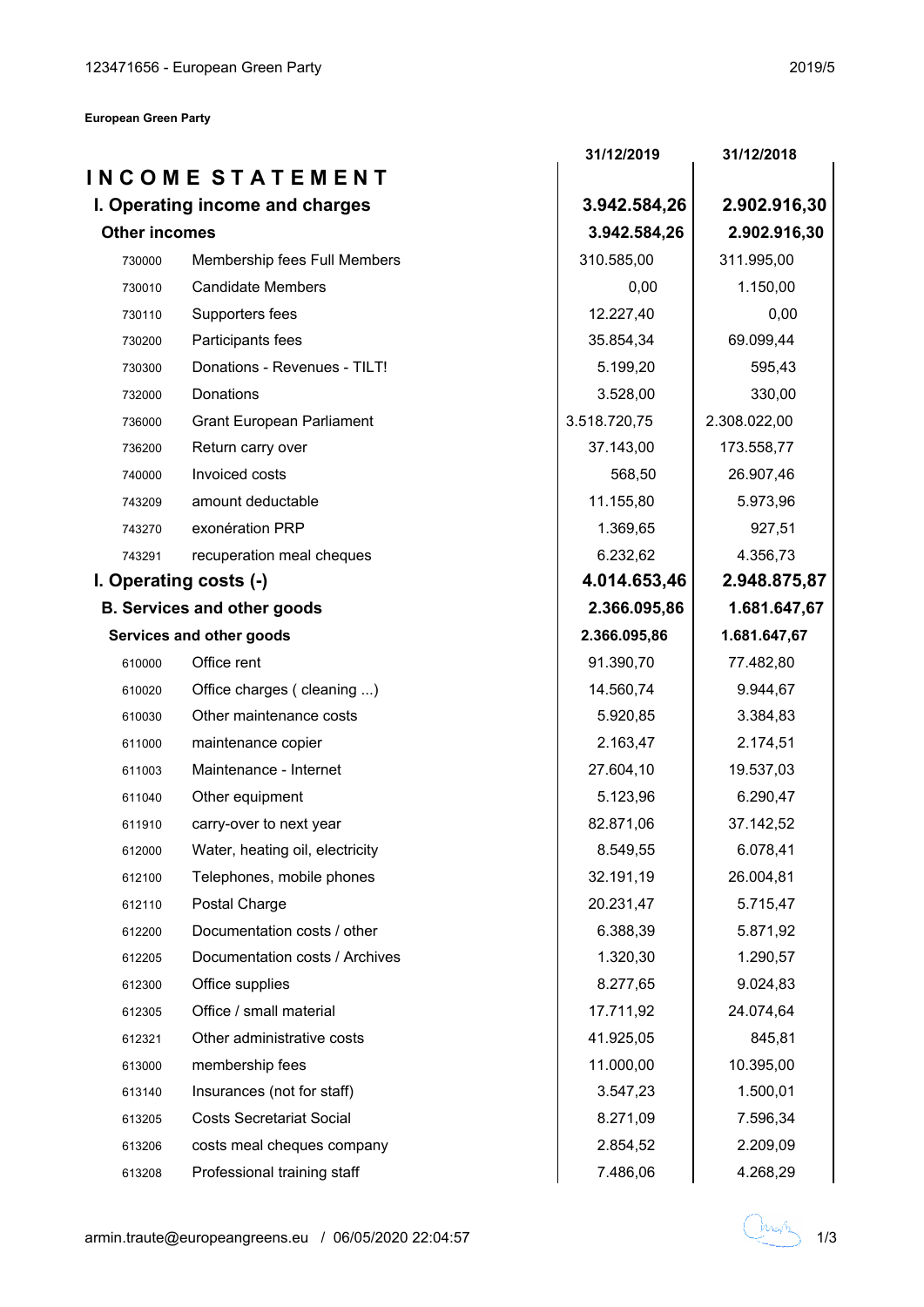| 613209 | Costs Volunteers /bénévoles              | 0,00         | 1.054,00     |
|--------|------------------------------------------|--------------|--------------|
| 613210 | Attorney, Legal advice                   | 29.435,49    | 63.399,31    |
| 613211 | Accounting                               | 21.861,98    | 5.570,32     |
| 613212 | Auditing                                 | 171,00       | 121,00       |
| 613214 | Consultancy costs (expert, speaker )     | 194.029,83   | 286.783,22   |
| 613216 | Per diem Committee                       | 52.300,00    | 53.206,00    |
| 613230 | Donations, liberal gifts                 | 10,00        | 20.000,00    |
| 613250 | Legal publication                        | 205,08       | 943,58       |
| 613300 | Travel (flight)                          | 168.507,71   | 122.266,10   |
| 613301 | Travel (taxi)                            | 15.650,52    | 12.122,99    |
| 613302 | Travel (car)                             | 4.270,38     | 6.541,45     |
| 613303 | Travel (train - bus - boat)              | 77.038,14    | 40.782,16    |
| 613306 | Participation / seminars and conferences | 2.074,00     | 480,00       |
| 613310 | Meetings /organisation (rent/plan/rooms) | 207.847,76   | 166.695,68   |
| 613311 | Food                                     | 111.556,00   | 109.274,64   |
| 613312 | Accomodation                             | 114.118,13   | 148.035,87   |
| 613313 | Meetings / interpretation                | 900,00       | 0,00         |
| 613315 | Meetings others (visa / assurances)      | 1.596,58     | 0,00         |
| 613320 | Committee members/ monthly fixed costs   | 5.927,00     | 5.760,00     |
| 613410 | CO2 Compensation                         | 15.000,00    | 15.000,00    |
| 613552 | Other meeting related costs              | 0,00         | 179,35       |
| 613650 | <b>FYEG</b> grant                        | 89.338,18    | 92.034,16    |
| 614000 | <b>Translations</b>                      | 42.015,86    | 57.342,66    |
| 614001 | Printing and reproduction / others costs | 14.061,84    | 17.249,52    |
| 614005 | Publication costs / others (party )      | 6.718,98     | 1.007,00     |
| 614020 | Publicity campaigns costs                | 643.454,94   | 99.117,97    |
| 614021 | Publicity costs / other campaigns        | 1.804,00     | 4.840,00     |
| 614100 | Internet sites / maintenance             | 41.658,29    | 28.814,34    |
| 614105 | Internet sites/ development              | 63.898,30    | 44.539,23    |
| 614200 | Communication equipment (gadgets)        | 16.816,59    | 756,25       |
| 614300 | Promoting materials campaigns            | 23.661,98    | 16.558,85    |
| 614500 | Representation costs / Committee members | 778,00       | 340,00       |
|        | <b>C. Remunaration and social costs</b>  | 1.572.405,65 | 1.147.608,29 |
| 620200 | <b>Remuneration Staff</b>                | 1.219.127,89 | 842.242,84   |
| 620210 | transport home-office permanent staff    | 0,00         | 95,00        |
| 621000 | Empl.contrib.social Staff                | 277.617,46   | 193.427,75   |
| 621200 | Empl.contrib.social/secretary general    | 15.829,64    | 16.264,88    |
| 623000 | Other Personnell costs                   | 12.167,93    | 11.364,67    |
| 623100 | Other Costs - Insurance staff            | 14.530,75    | 8.010,37     |
| 623291 | meal cheques                             | 36.435,20    | 27.088,21    |